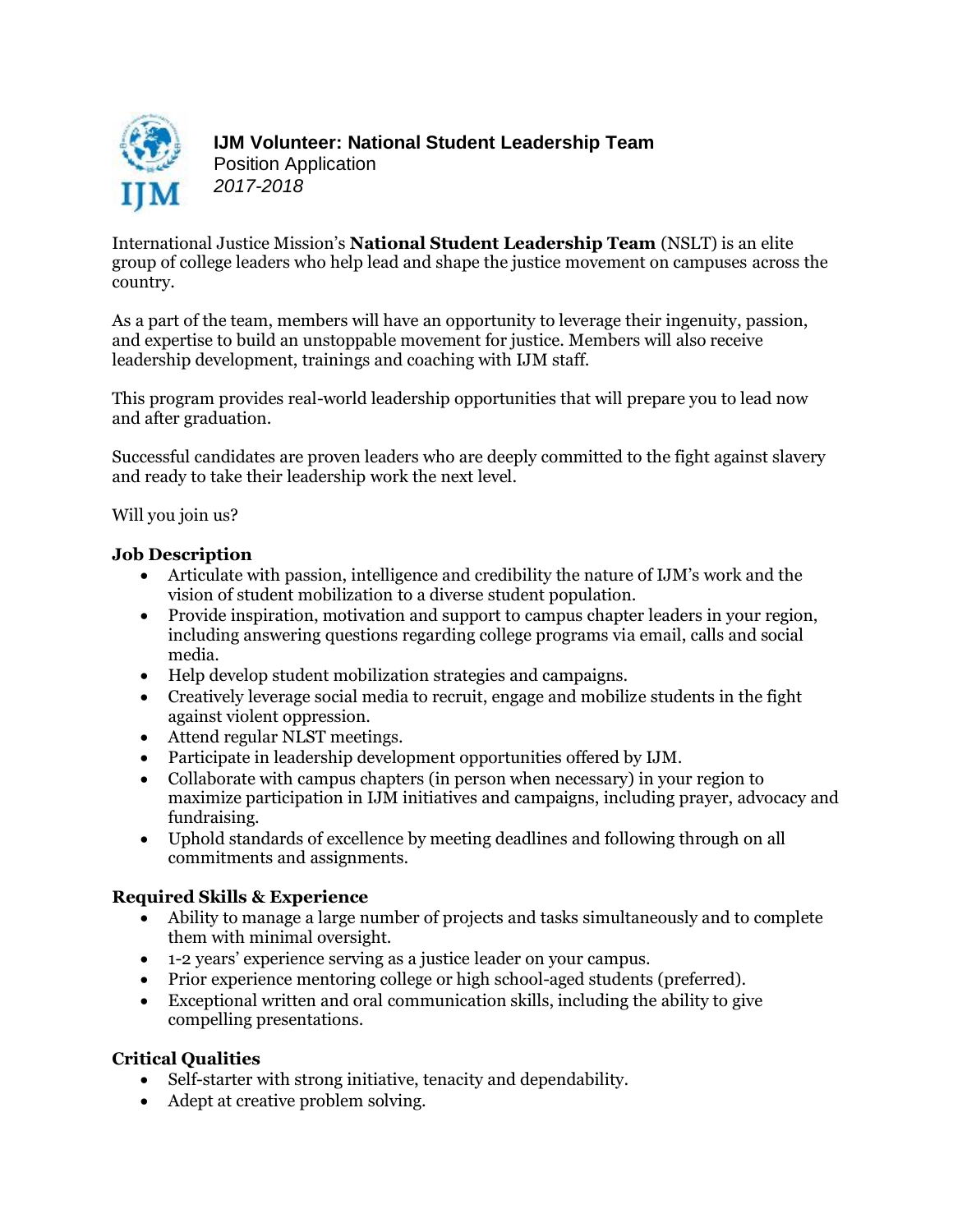- Proven leader and effective team player.
- Humble and eager to learn.
- Strong organizational skill.
- Disciplined with priorities.
- Contagious passion for IJM.
- Mature, orthodox Christian faith and understanding of the biblical call to engage in the work of justice.
- Genuine passion for working with peer leaders.

## OPEN POSITIONS FOR 2017-2018

## **President**

The President is a strong leader and communicator who is able to lead a remote team of fellow student leaders. The President will work directly with IJM staff to lead the NSLT.

## **Responsibilities**

- Communication liaison between IJM staff & NSLT.
- Provides updates on current team projects and initiatives.
- Leads team meetings.
- Works closely with Student Mobilization Manager to manage, delegate and assign responsibilities with the NSLT.
- Facilitate and promote team building efforts and develop effectiveness of each team member.

## **Regional Vice Presidents**

Regional Vice Presidents are personable, innovative, organized, encouraging, solution-oriented and able to relate well with all personality types. Their primary responsibility is to build strong, lasting relationships with campus chapter leaders around the country and to support those leaders in contributing powerfully to national goals.

The regions are generally: Northeast, Mid-Atlantic, Southeast, Midwest, Southwest & West.

## **Responsibilities**

- Communication liaison between campus leaders in designated region and IJM HQ.
- Regularly connect with and support campus leaders' engagement with IJM campaigns.
- Support IJM's campus chapter tracking system, ensuring that accurate information is maintained for all schools and student leaders in your region.

#### APPLICATION INSTRUCTIONS

Send the following items in one email to chapters@ijm.org, with the subject line: "First Name, Last Name: 2017-2018 NSLT Application" by **March 22, 2017.**

- Completed Application Form
- Resume
- Statement of Faith (1 page)
- All candidates must be in agreement with the Apostles' Creed and subscribe to an orthodox Christian faith.
- Please describe your Christian faith and how it is relevant to your involvement with IJM. This statement should: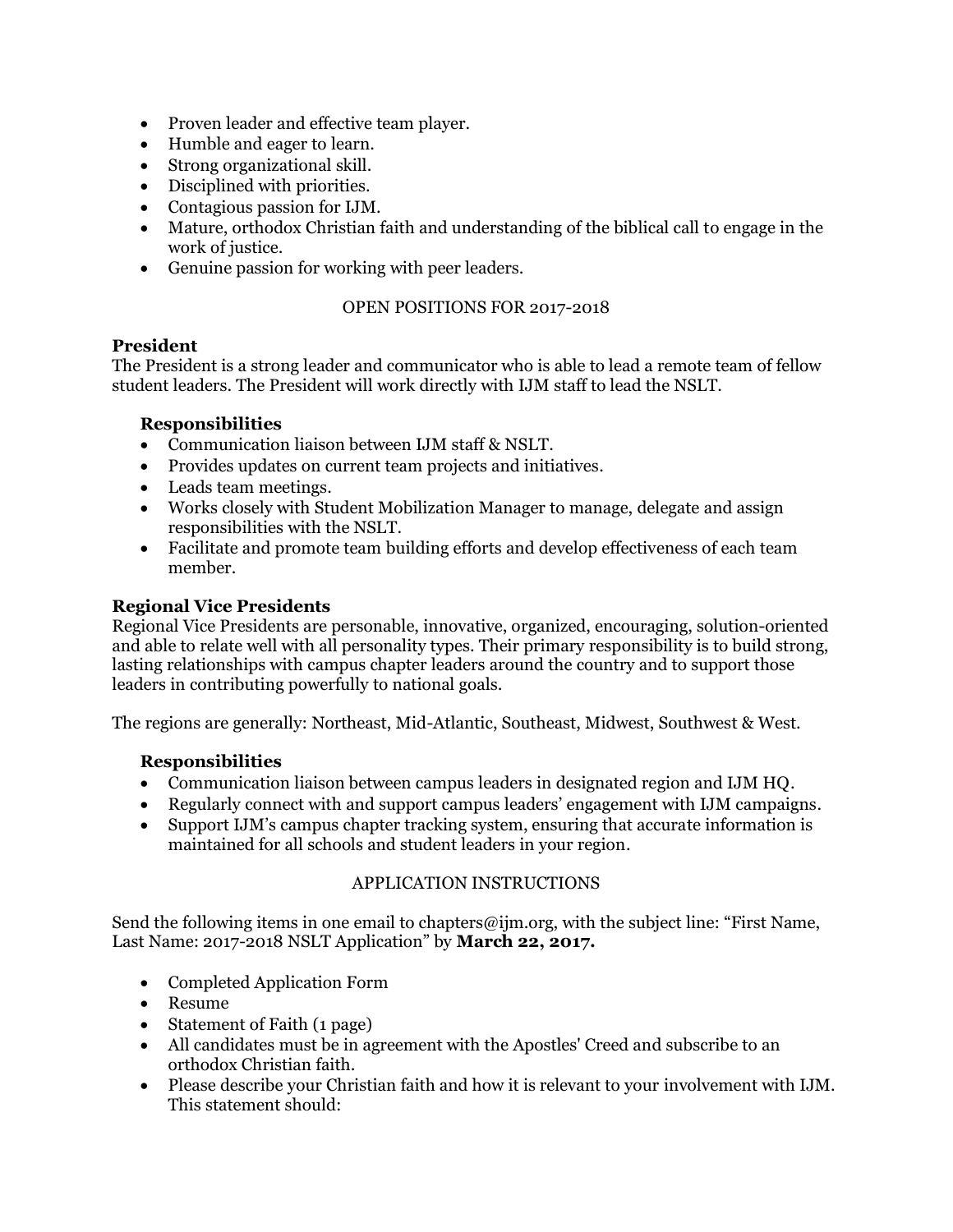- o Outline your spiritual journey.
- o Discuss your current spiritual disciplines (prayer, study, etc.).
- o Include your current place of worship.
- A recent photograph (that could be used as a headshot on IJM.org if selected)
- Two references (include reference name, phone number, email address, & relationship to applicant)

*If IJM would like to proceed with your application, you will be contacted to schedule two separate interviews.*

Questions? Feel free to reach out at chapters@ijm.org.

Please follow the previously listed instructions to submit your application by **March 22, 2017.**

| Name:                   | Email:                   |
|-------------------------|--------------------------|
| Phone:                  | Alt. Phone:              |
| <b>Mailing Address:</b> |                          |
| <b>Mailing Address:</b> |                          |
| City:                   | State:                   |
| Zip:                    |                          |
| University:             | Graduation Date (MM/YY): |
| $Major(s)$ :            |                          |
| Facebook Address:       | <b>Twitter Handle:</b>   |

## PART I

#### How did you hear about IJM's National Student Leadership Team?

| <b>IJM</b> email                        | <b>IJM Campus Chapter</b> |  |
|-----------------------------------------|---------------------------|--|
| IJM speaker at church                   | Social Media              |  |
| IJM speaker at non-church<br>engagement | Campus ministry           |  |
| North Star conference                   | <b>NSLT</b> Member        |  |
| Other                                   |                           |  |

Please list the name and location (City, State) of your current place of worship:

Have you previously applied for the NSLT? (Yes/No):

## Part II: Short Answer

*Fill this section out completely. Use extra pages if necessary.* 1. Describe your journey and calling related to justice.